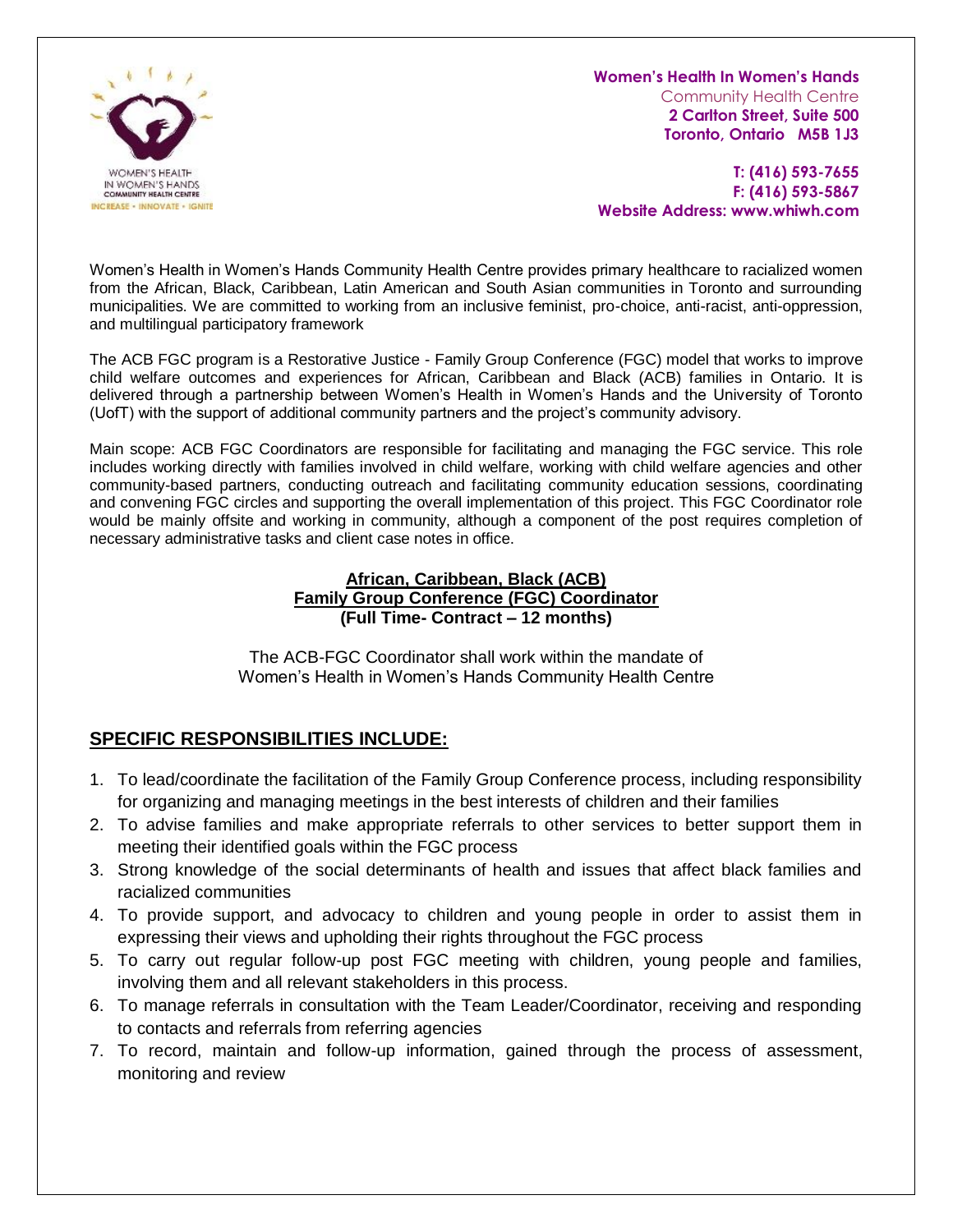- 8. To ensure that required documentation is completed and available in the client's health record in a timely manner that meets professional standards of practice.
- 9. Initiate and coordinate participate in program and chart review and case conferencing with a continuous quality improvement (QI) focus.
- 10. To maintain awareness of research and policy development in relation to the Family Group Conference model through personal reading and study, taking responsibility for own professional development and to incorporate these into the process and service
- 11. To work in partnership with relevant agencies
- 12. Educational and community outreach to schools
- 13. Liaise and communicate with the Committee Advisory Boards
- 14. Other duties as assigned.

# **QUALIFICATIONS:**

- 1. A formal education in the human services as acquired through post-secondary training (social work, social service work, community work, child and youth care) is an asset (but not a requirement if there is commensurate work experience and/or training)
- 2. 2-5 years of work experience within ACB communities, with children, youth, and families, and/or with the child welfare system
- 3. Self-identify as either Black or a person of African, Caribbean descent
- 4. Completed George Hull's Family Group Conferencing Training/mentorship can be provided after hire since you must be able to be added to the Provincial Roster within six months of hire
- 5. Ability to drive (valid G license) with access to a vehicle is essential; access to reliable internet at home is also essential
- 6. Ability to undergo or update CPIC and Vulnerable Sectors Check
- 7. Meticulous attention to detail in recording and managing case files
- 8. Ability to communicate in a timely fashion with referral agencies and other partners
- 9. Excellent assessment skills and strong clinical judgement
- 10. In addition to English, knowledge of a language spoken within one of the four priority communities, an asset
- 11. Proficiency in the use of computers, Microsoft Office (Excel, Work, PowerPoint, Outlook), and various other software applications.

### **Additional competencies as demonstrated through work experience include:**

- 1. An understanding of harm reduction and trauma informed care
- 2. An understanding of and commitment to social justice and anti-racist and anti-oppressive practice
- 3. An ability to work with/in and across teams
- 4. An ability to work independently
- 5. Knowledge of child welfare system/other social support systems (housing, healthcare,etc)
- 6. Strong writing skills and an ability to complete case notes and relevant paperwork
- 7. Solid communication and interpersonal skills
- 8. Strong advocacy skills
- 9. Conflict resolution and de-escalation skills
- 10. An ability to facilitate and moderate groups
- 11. Solid negotiation and mediation skills
- 12. Strong time-management skills